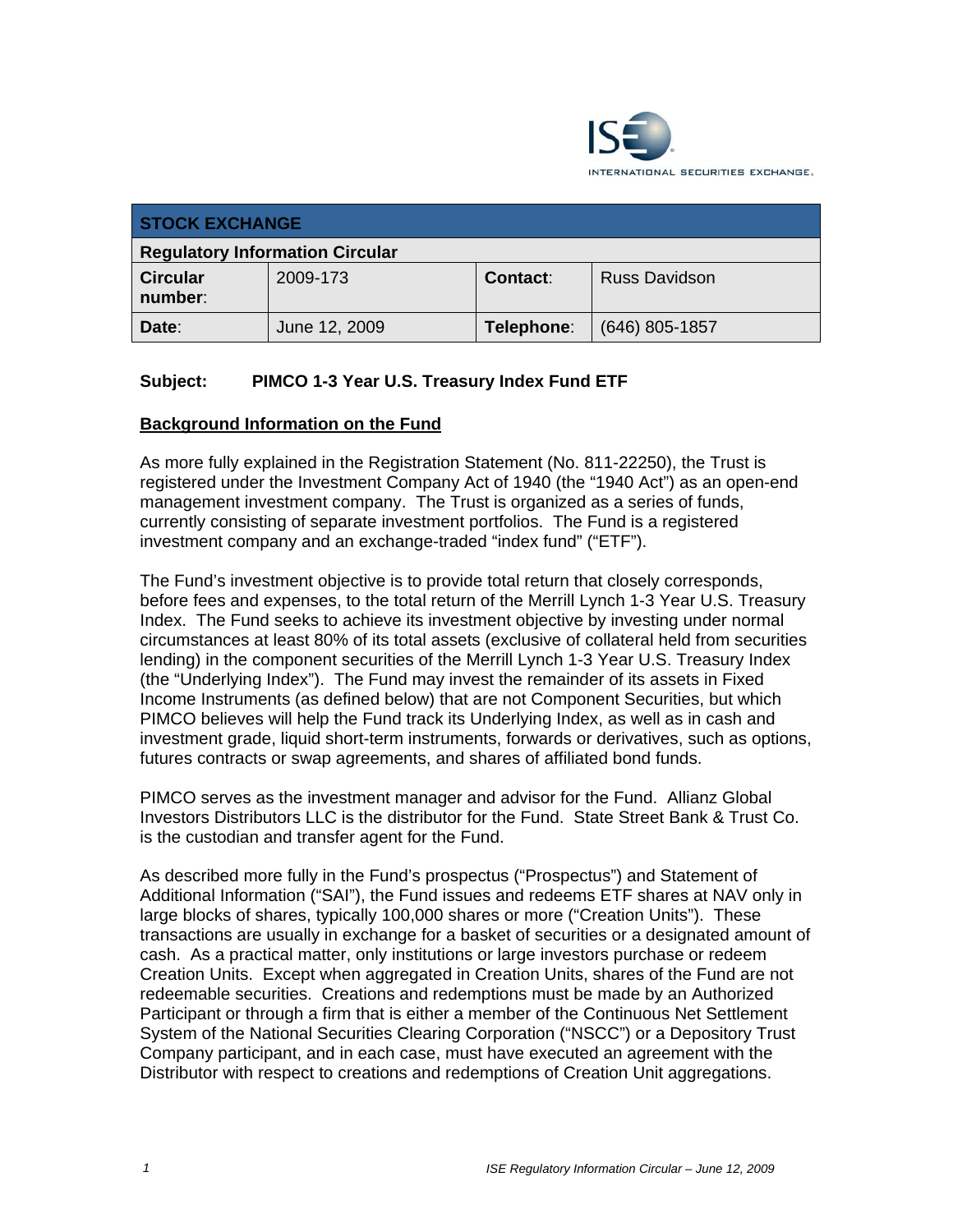The Fund intends to declare and distribute income dividends monthly to shareholders of record. In addition, the Fund distributes any net capital gains it earns from the sale of portfolio securities to shareholders no less frequently than annually. Net short-term capital gains may be paid more frequently.

The Depository Trust Company ("DTC") will serve as securities depository for the Shares, which may be held only in book-entry form; stock certificates will not be issued. DTC, or its nominee, is the record or registered owner of all outstanding Shares.

The NAV per Share of the Fund will be determined as of the close of trading (normally, 4:00 p.m. Eastern Time ("ET")) on each day that the Exchange is open for business (a "Business Day"). NAV will be available from the Distributor and is also available to National Securities Clearing Corporation ("NSCC") participants through data made available from NSCC.

The Trust's registration statement describes the various fees and expenses for the Fund's Shares. For a more complete description of the Fund and the underlying index, visit www.pimcoetfs.com.

#### **Principal Risks**

Interested persons are referred to the Prospectus for a description of risks associated with an investment in the Shares. These risks include the risk that the Fund's return may not match the return of its index for a number of reasons including the incursion by the Fund of operating expenses and costs not applicable to its index. In addition, as noted in the Prospectus, the Shares may trade at market prices that may differ from their NAV. The NAV of the Shares will fluctuate with changes in the market value of the Fund's holdings. The market prices of the Shares will fluctuate in accordance with changes in NAV as well as the supply and demand for the Shares.

#### **Exchange Rules Applicable to Trading in the Shares**

The Shares are considered equity securities, thus rendering trading in the Shares subject to the Exchange's existing rules governing the trading of equity securities.

#### **Trading Hours**

Trading in the Shares on ISE is on a UTP basis and is subject to ISE equity trading rules. The Shares will trade from 8:00 a.m. until 8:00 p.m. Eastern Time. Equity EAMs trading the Shares during the Extended Market Sessions are exposed to the risk of the lack of the calculation or dissemination of underlying index value or intraday indicative value ("IIV"). For certain derivative securities products, an updated underlying index value or IIV may not be calculated or publicly disseminated in the Extended Market hours. Since the underlying index value and IIV are not calculated or widely disseminated during Extended Market hours, an investor who is unable to calculate implied values for certain derivative securities products during Extended Market hours may be at a disadvantage to market professionals.

#### **Trading Halts**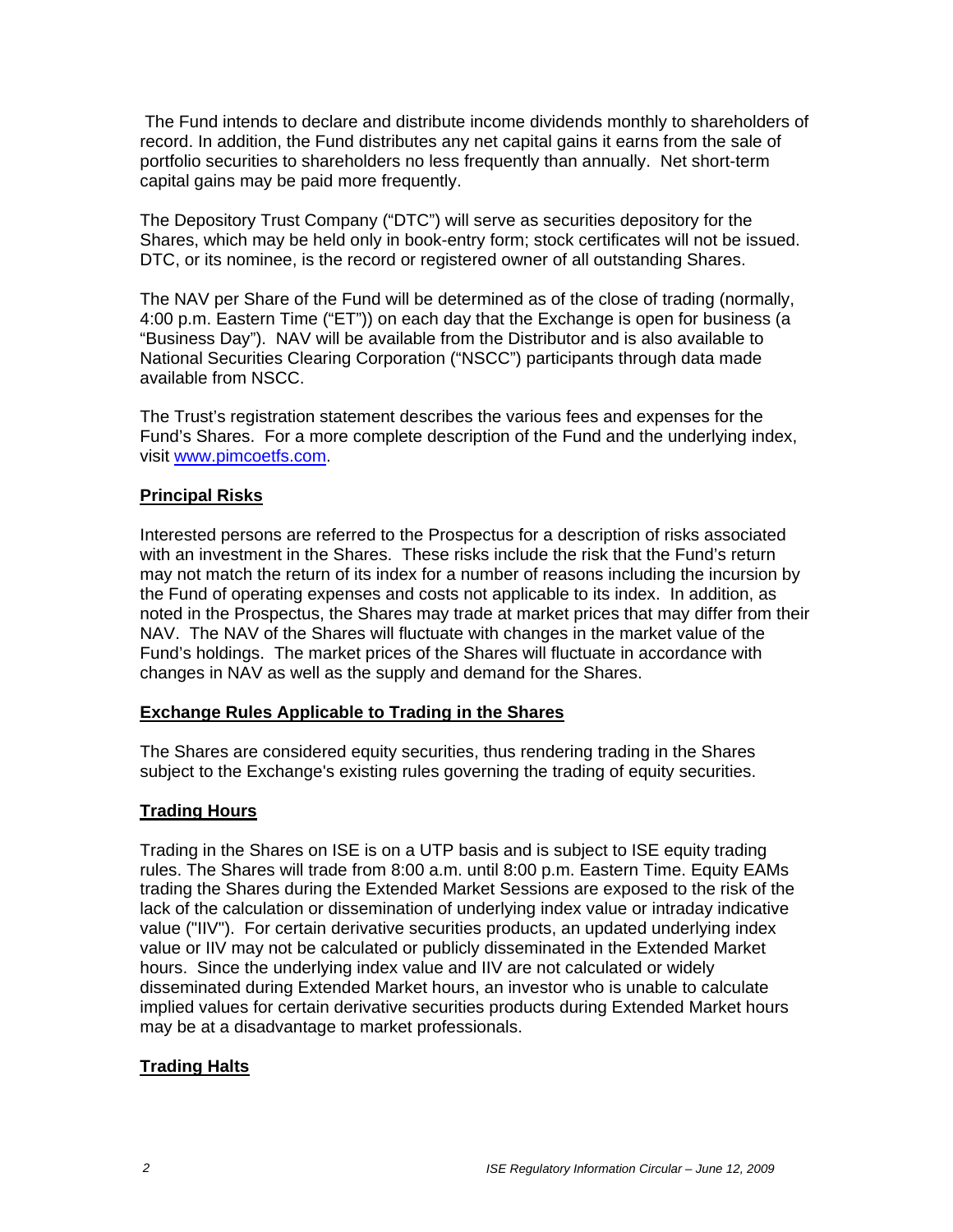ISE will halt trading in the Shares in accordance with ISE Rule 2101(a)(2)(iii). The grounds for a halt under this Rule include a halt by the primary market because it stops trading the Shares and/or a halt because dissemination of the IIV or applicable currency spot price has ceased, or a halt for other regulatory reasons. In addition, ISE will stop trading the Shares if the primary market de-lists the Shares.

#### **Delivery of a Prospectus**

Pursuant to federal securities laws, investors purchasing Shares must receive a prospectus prior to or concurrently with the confirmation of a transaction. Investors purchasing Shares directly from the Fund (by delivery of the Deposit Amount) must also receive a prospectus.

Prospectuses may be obtained through the Distributor or on the Fund's website. The Prospectus does not contain all of the information set forth in the registration statement (including the exhibits to the registration statement), parts of which have been omitted in accordance with the rules and regulations of the SEC. For further information about the Fund, please refer to the Trust's registration statement.

#### **Exemptive, Interpretive and No-Action Relief Under Federal Securities Regulations**

The Commission has issued letters dated April 9, 2007, October 24, 2006, November 21, 2005 and August 17, 2001 (together, the "No- Action Letters") granting exemptive, interpretive and no-action relief from certain provisions of and rules under the Securities Exchange Act of 1934 for exchange-traded funds listed and traded on a registered national securities exchange that meet certain criteria. The Funds qualify for the relief granted in the No- Action Letters, a description of which follows.

# **Regulation M Exemptions**

Generally, Rules 101 and 102 of Regulation M prohibit any "distribution participant" and its "affiliated purchasers" from bidding for, purchasing, or attempting to induce any person to bid for or purchase any security which is the subject of a distribution until after the applicable restricted period, except as specifically permitted in Regulation M. The provisions of the Rules apply to underwriters, prospective underwriters, brokers, dealers, and other persons who have agreed to participate or are participating in a distribution of securities.

The Commission issued a No-Action Letter by which persons participating in a distribution of shares of a fund may engage in secondary market transactions in such shares during their participation in such a distribution, despite the requirements of from Rule 101 under Regulation M. In addition, the SEC has permitted persons who may be deemed to be participating in the distribution of shares of a fund (i) to purchase securities for the purpose of purchasing creation unit aggregations of fund shares and (ii) to tender securities for redemption in Creation Unit Aggregations. Further, the Commission has clarified that the tender of fund shares to the Fund for redemption does not constitute a bid for or purchase of any of the Funds' securities during the restricted period of Rule 101. The Commission has issued a No-Action Letter to paragraph (e) of Rule 102 under Regulation M which allow the redemption of fund shares in creation unit aggregations during the continuous offering of shares.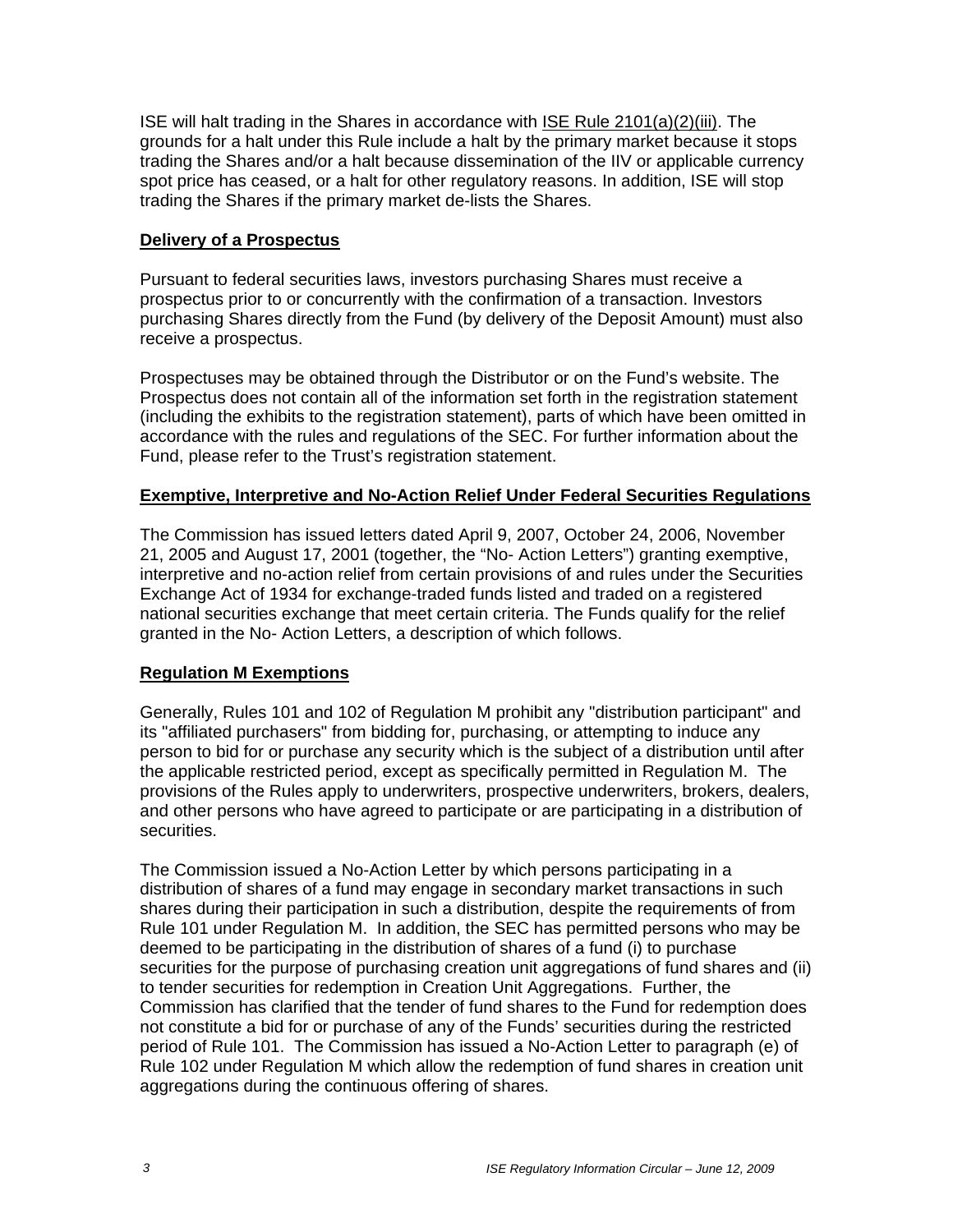# **Section 11(d)(1); SEC Rules 11d1-1 and 11d1-2**

Section 11(d)(1) of the Act generally prohibits a person who is both a broker and a dealer from effecting any transaction in which the broker-dealer extends credit to a customer on any security which was part of a new issue in the distribution of which he participated as a member of a selling syndicate or group within thirty days prior to such transaction. The Commission has clarified that Section 11(d)(1) does not apply to broker-dealers that are not authorized participants (and, therefore, do not create creation unit aggregations) that engage in both proprietary and customer transactions in shares of a fund in the secondary market, and for broker-dealer authorized participants that engage in creations of creation unit aggregations. This relief is subject to specific conditions, including the condition that such broker-dealer (whether or not an authorized participant) does not, directly or indirectly, receive from the fund complex any payment, compensation or other economic incentive to promote or sell the shares of a fund to persons outside the fund complex, other than non-cash compensation permitted under NASD (now FINRA) Rule 2830 (I)(5)(A), (B) or (C). See letter dated November 22, 2005 from Brian A Bussey, Assistant Chief Counsel, SEC Division of Market Regulation, to Barclays Global Investors, N.A., dated November 22, 2005. The Commission has issued a No-Action Letter under Section  $11(d)(1)$  of the Act now states that brokerdealers may treat shares of a fund, for purposes of Rule 11d1-2, as "securities issued by a registered open-end investment company as defined in the Investment Company Act" and thereby extend credit or maintain or arrange for the extension or maintenance of credit on shares that have been owned by the persons to whom credit is provided for more than 30 days, in reliance on the exemption contained in the rule.

**This Regulatory Information Circular is not a statutory Prospectus. Equity EAMs should consult the Trust's Registration Statement, SAI, Prospectus and the Fund's website for relevant information.**